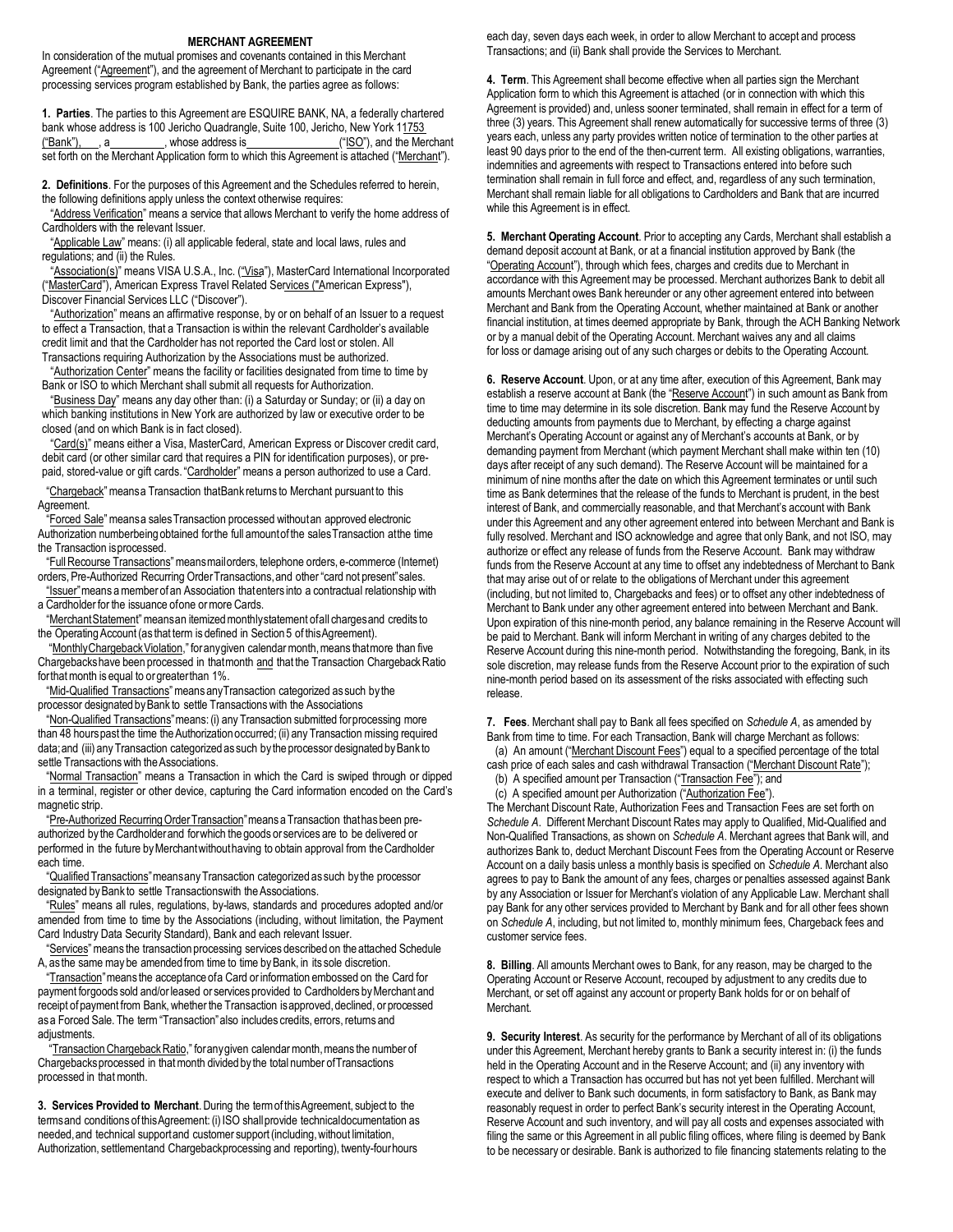Operating Account, the Reserve Account and such inventory without ISO where authorized by law. Merchant appoints Bank as its attorney-in-fact to execute such documents as are necessary or desirable to accomplish perfection of any security interests. This appointment is coupled with an interest and shall be irrevocable as long as Merchant owes any amount to Bank.

#### **10. Processing Transactions**.

(a) Merchant shall obtain Authorizations and process Transactions using such equipment and software as may be approved from time to time by Bank, in its sole discretion (the "Equipment"). Merchant shall validate Cards and Cardholders in face-to-face transactions as required by Applicable Law.

(b) Merchant shall obtain Authorizations for Transactions in a manner required by Applicable Law and in the manner, and following the processes and procedures, determined from time to time by Bank, in its sole discretion, and communicated to Merchant by either Bank or ISO.

(c) ) Merchant shall not submit a Transaction to Bank (electronically or otherwise) until Merchant has performed its obligations to the Cardholder in connection with the Transaction or obtained Cardholder's consent for a Pre-Authorized Recurring Order Transaction.

(d) Merchant shall not transmit any Transaction to Bank that Merchant knows or should have known to be illegal, fraudulent or not authorized by the Cardholder.

(e) Merchant shall not process a Transaction that does not result from an act between a Cardholder and Merchant.

(f) ) Merchant shall not request or use any Card number for any purpose other than as payment for its goods or services.

(g) Merchant may transmit a Transaction that effects a prepayment of services or full prepayment of custom-ordered merchandise, manufactured to a Cardholder's specifications, if Merchant advises Cardholder of the immediate billing at the time of the Transaction and within time limits established by the Associations.

#### **11. Prohibited Transactions**. Merchant shall not do any of the following:

(a) Establish a minimum on debit cards or greater than \$10.00 on credit cards or a maximum dollar Transaction amount;

(b) Obtain multiple Authorizations for amounts less than the total sale amount; (c) ) Obtain Authorization for the purpose of setting aside the Cardholder's credit line

for use in future sales; (d) Extend credit for or defer the time of payment of the total cash price in any

Transaction;

(e) Honor a Card except in a Transaction where a total cash price is due and payable; (f) Make any special charge to or extract any special agreement or security from any Cardholder in connection with any Transaction;

(g) Transmit or accept payment for any Transaction that was not originated directly between Merchant and a Cardholder for the sale or lease of goods or the performance of services of the type indicated in the Merchant Application form to which this Agreement is attached;

(h) Honor or accept a Card as payment for any legal services or expenses arising out of or related to: (i) any domestic relations matter where such services or expenses are furnished to a person whose name is not embossed on a Card; or (ii) any bankruptcy. insolvency, compromise, composition or other process affecting Cardholder's creditors;

(i) Use Merchant's own Card, or one to which Merchant has access, to process a Transaction for the purpose of obtaining credit for Merchant's own benefit;

(j) Re-process any Transaction that was previously charged back to Bank and subsequently returned to Merchant, irrespective of Cardholder approval;

(k) Initiate a Transaction credit without a preceding debit at least equal to the credit; (l) Initiate a Transaction credit without a balance in the Operating Account at least equal to the credit;

(m) Use the Equipment or any data received thereon for any other purpose other than for determining whether or not Merchant should accept checks or Cards in connection with a current sale or lease of goods or services;

(n) Use the Equipment or any data received thereon for credit inquiry purposes or any other purpose not authorized by this Agreement;

(o) Draw or convey any inference concerning a person's creditworthiness, credit standing, credit capacity, character, general reputation, personal characteristics or mode of living when any Card or check is processed as non-accepted;

(p) Disclose any information obtained through the Equipment to any person except for necessary disclosures to affected Cardholders, Bank and/or the Issuer;

(q) Disburse funds in the form of travelers cheques, if the sole purpose is to allow the Cardholder to make a cash purchase of goods or services from Merchant;

(r) Disburse funds in the form of cash;

(s) ) Accept a Card to collect or refinance an existing debt (whether originally owed to Merchant or otherwise) that is considered uncollectible (for example, payments to a collection agency or attempts to recover funds for a dishonored check) except to the extent specifically permitted by Applicable Law;

(t) Issue a Transaction credit in respect of goods or services acquired in a cash transaction which are returned;

(u) Make any cash refund to a Cardholder who has made a purchase with a credit Card (all Transaction credits shall be issued to the same credit Card account number used in the sale);

(v) ) Require a Cardholder to complete a postcard or similar device that includes the Cardholder's account number, Card expiration date, signature or any other Card account data in plain view when mailed;;

(w) Accept a Card for the purchase of Scrip (as defined by applicable VISA regulations), except to the extent specifically permitted by Applicable Law;

(x) ) Accept any payment directly from a Cardholder for previous Card charges incurred and processed by Merchant;

(y) Require, through an increase in price or otherwise, any Cardholder to pay any surcharge in connection with any Transaction or to pay any part of any charge imposed on Merchant by Bank except, in either case, as expressly permitted by, and under terms and conditions that comply in full with, Applicable Law;

(z) ) Provide cash to a Visa cardholder unless Merchant is either (i) participating in Visa Cash-Back Services or (ii) a hotel or cruise line;

(aa) Cause any Cardholder to waive its right to dispute a Transaction;

(bb) Request the Card Verification Value 2 data (as defined by Visa) on any paper order form;

(cc) Request a Cardholder account number for any purpose that is not related to payment for goods or services; or

(dd) Add any tax to Transactions, unless applicable law expressly requires that a merchant be permitted to impose a tax, and only if such tax is included in the Transaction amount and not collected separately..

**12. Prohibition of Furnishing Account Information; Use of Third Parties**. Merchant

shall not, without the Cardholder's consent, sell, purchase, provide or exchange any Card information in the form of Transaction documents, carbon copies of imprinted Transaction documents, mailing lists, tapes, journal rolls or other media obtained through the use of a Card to any third party. Merchant may use third parties that do not have a direct agreement with Bank as Merchant's agent for the direct delivery of Transactions for clearing and settlement if:

(a) Merchant advises Bank that it will use a third-party processor in this capacity, identifying the third party so selected by Merchant;

(b) Merchant agrees that Bank will reimburse Merchant only for the Visa Transactions delivered by that third-party processor to VisaNet; and

(c) ) Merchant assumes responsibility for any failure by its third-party processor to comply with Applicable Law.

Merchant shall notify Bank of the identity of any third party performing services to Merchant in connection with which such third party has access to any Card information.

### **13. Daily Reconciliation of Transactions**.

(a) Electronically Transmitted Transactions. Bank shall control and disburse all Transaction-related settlement funds to Merchant. Transactions with respect to which Bank receives payment from or through the Associations will be settled on a daily basis, and, except as otherwise expressly provided or permitted pursuant to the terms of this Agreement, Bank shall deliver payment to Merchant in connection with such Transactions by effecting a credit to the Operating Account equal to the reconciled and paid summary Transaction total of all of Merchant's total paid summary Transactions since the previous credit. Notwithstanding the foregoing, Bank may, in its sole discretion, effect a credit to the Operating Account in connection with any Transaction prior to the point in time Bank receives payment in connection therewith from or through the Associations. In either case, Bank may, if necessary or appropriate, reduce any credit made to the Operating Account by, and/or Bank may require that Merchant pay to Bank an amount equal to: (i) the sum of all Cardholder charges denied, refused or charged back; (ii) all refunds processed on account of Cardholders during said time period; (iii) the amounts, fees and charges, including (but not limited to) Chargebacks, Merchant owes Bank hereunder or under any other agreement entered into between Bank and Merchant; (iv) all taxes, penalties, charges, fees and other items incurred by Bank that are reimbursable pursuant to this Agreement; (v) all applicable rates, fees and charges described on *Schedule A*; (vi) any amount Bank previously credited to the Operating Account that Bank determines, in good faith, was incorrectly so credited; and (vii) any amount Bank determines, in its sole discretion, represents unacceptable risk to the relevant Cardholder or Bank. Any application of funds associated with the settlement of Transactions that differs from the foregoing must be agreed to, in writing, by Bank and Merchant and may not, in any respect, violate Applicable Law.

(b) Reconciliation of Transactions. Merchant shall reconcile each settled Transaction within fifteen (15) days after the date on which such Transaction is submitted to Bank for payment, and shall notify Bank and ISO immediately of any discrepancies or errors Merchant notes as a result of such reconciliation. Neither Bank nor ISO shall have any responsibility or liability for Transaction-related errors or omissions that are brought to their attention more than thirty (30) days after the date on which the Transaction to which such error or omission relates is first presented to Bank for settlement.

(c) Provisional Credit. Any credits to the Operating Account are provisional only and subject to revocation by Bank until such time that the Transaction is final and no longer subject to Chargeback by the Issuer, Cardholder or Associations. Bank may withhold payment for a Transaction to Merchant, for any reason, until such time as the Transaction has been verified as legitimate by the relevant Issuer, or Bank receives adequate supporting documentation from Merchant to authenticate the Transaction and mitigate Chargeback risk.

**14. Adjustments and Returns**. Merchant will maintain a fair exchange and return policy and make adjustments with respect to goods and services sold and/or leased to its customers whenever appropriate. If Merchant limits its acceptance of returned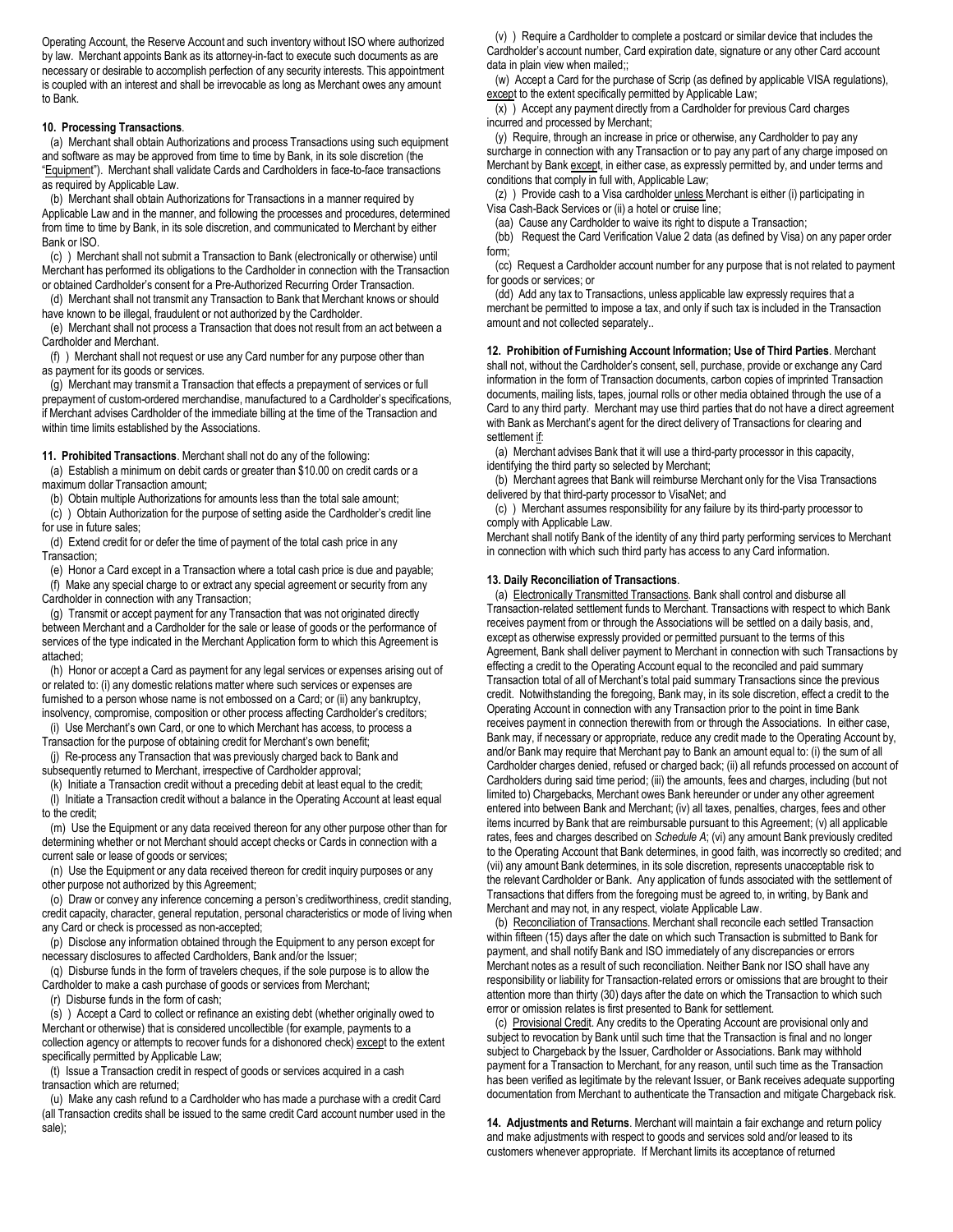merchandise, or if Merchant is an Electronic Commerce Merchant, Merchant will ensure that its return policy are clearly set forth on the Transaction receipt or on Merchant's website, as required by Applicable Law. If goods are returned, or services are terminated or canceled, or any price is adjusted, Merchant will prepare and transmit a credit or return Transaction, either electronically or by paper, for the amount of the adjustment as a deduction from the total amount of Transactions transmitted that day. If the amount of credit or return Transactions exceeds the amount of sales Transactions, Merchant shall pay the excess to Bank. Merchant shall make no cash refunds on credit Transactions and shall handle all credit adjustments as provided in this Section 14. If no refund or return will be given, Merchant must advise Cardholder in writing, at the time of the Transaction, that the sale is a "final sale" and "no returns" are permitted. Merchant must advise Cardholder in writing of any policy of Merchant that provides for no-cash refunds and in-store credit only. Merchant shall follow Association reservation/no-show policies, and shall notify Cardholders in writing of this policy on all advance reservations. Merchant also shall notify Cardholders at the time of the reservation of the exact number of days required for reservation deposit refunds.

**15. Chargebacks**. The acceptance by Bank of any Transaction processed in accordance with the terms of this Agreement shall be without recourse to Merchant, except for: (i) Full Recourse Transactions; (ii) as otherwise indicated in this Agreement; and (iii) under any of the following circumstances:

(a) No specific prior Authorization for the Transaction was obtained from the Authorization Center, the approval number does not appear in the electronic transmittal that is maintained by Bank, or the Transaction was submitted to the Bank or ISO thirty (30) days or more after the date on which the goods and/or services to which the Transaction relates were purchased or leased by the relevant Cardholder;

(b) The Transaction was based on a pre-authorization form, the Card on which the Authorization was based was canceled and Merchant was so notified prior to the Transaction;

(c) ) The Card giving rise to the Transaction was canceled and prior to, or at the time of, the Transaction, and Merchant received notice of the cancellation through the electronic terminal, in writing or otherwise;

(d) The Card expired prior to the date of the Transaction or the date of the Transaction was prior to the validation date, if any, indicated on the Card;

(e) The Transaction information required by this Agreement was not submitted to Bank, or the procedures required by this Agreement to be followed in connection with processing a Transaction were not followed;

(f) Bank or Issuer receives a complaint from or on behalf of a Cardholder stating that there is an unresolved dispute or defense to a charge (whether or not valid) between Merchant and Cardholder;

(g) The Cardholder makes a written complaint to Bank or Issuer that the Cardholder did not make or authorize the Transaction;

(h) A setoff or counterclaim of any kind exists in favor of any Cardholder against Merchant that may be asserted in defense of an action to enforce payment against the Cardholder in the Transaction;

(i) The Transaction was made at or by a merchant other than Merchant;

(j) The Transaction otherwise violates the terms of this Agreement or any Applicable Law;

 $(k)$ ) A Transaction is charged back by an Issuer; or

(l) Any representation or warranty made by Merchant in connection with the Transaction is false or inaccurate in any respect.

In any such case, Bank shall not be obligated to accept a Transaction for credit to the Operating Account. If Bank has credited the Operating Account or Reserve Account for such a Transaction, Bank may return the Transaction to the Merchant, and Merchant shall pay Bank the amount of the Transaction. Merchant agrees that it is solely responsible for all Chargebacks, and that Bank, without prior notice to Merchant, may: (i) charge the amount of the Transaction to the Operating Account or Reserve Account; (ii) recoup the amount of the Transaction by adjustment of the credits due to Merchant; and/or (iii) set off the amount of the Transaction against any account or property Bank holds for or on behalf of Merchant. If Merchant disagrees with Bank's decision to charge back a Transaction, Merchant must so notify Bank in writing within 10 days of the Chargeback, and provide documentation that the dispute has been resolved to Cardholder's satisfaction or proof that a credit has been issued. Without limiting the generality of any other provision of this Agreement, if Bank or ISO, if ISO has indemnified Bank, takes legal action against Merchant for any Chargebacks or any amounts due Bank or ISO hereunder, Merchant shall pay the costs and attorneys' fees incurred by Bank and/or ISO, whether suit is commenced or not.

In addition to any other remedy available to Bank, upon the occurrence of a Monthly Chargeback Violation, Merchant must pay to Bank a fee that is calculated as follows (where X in the table below is the Transaction Chargeback Ratio for the relevant calendar month and Y is the number of Chargebacks processed during the relevant calendar month):

| Y         | 1.0%<br>≤X≤<br>1.5% | 1.5%<br>≥∢><br>2% | 2%<br>≥∢><br>2.25% | 2.25%<br>≺Х≤<br>2.5% | 2.5%<br>≥∢><br>3% | $3-$<br>≺X≤<br>3.5% | 3.5%<br>≥∢><br>5% | 5%<br>≥∢><br>7.5% | 7.5% < X |
|-----------|---------------------|-------------------|--------------------|----------------------|-------------------|---------------------|-------------------|-------------------|----------|
| $5 - 25$  | \$0                 | \$10              | \$10               | \$15                 | \$15              | \$20                | \$25              | \$40              | \$50     |
| $26 - 50$ | \$10                | \$10              | \$15               | \$15                 | \$20              | \$20                | \$25              | \$40              | \$50     |
| $51 - 75$ | \$15                | \$20              | \$20               | \$20                 | \$25              | \$25                | \$30              | \$50              | \$50     |
| 76 - 100  | \$15                | \$20              | \$20               | \$25                 | \$25              | \$30                | \$35              | \$50              | \$50     |
| 101 - 125 | \$20                | \$20              | \$25               | \$25                 | \$30              | \$35                | \$35              | \$60              | \$60     |
| 126 - 150 | \$20                | \$25              | \$25               | \$30                 | \$35              | \$35                | \$40              | \$75              | \$75     |

| 151 - 175   \$25   \$30   \$30   \$35   \$35   \$40   \$40   \$75   \$100 |                                                                                                                                            |  |  |  |  |
|---------------------------------------------------------------------------|--------------------------------------------------------------------------------------------------------------------------------------------|--|--|--|--|
|                                                                           | 175 + $\begin{array}{ c c c c c c c c } \hline \text{ }$525 & $330 & $335 & $335 & $40 & $40 & $50 & $0 & $0 & $100 \\ \hline \end{array}$ |  |  |  |  |

**16. Merchant Statement**. At least once each month, Bank shall provide a statement (the "Merchant Statement") to Merchant. All information appearing on the Merchant Statement shall be deemed accurate and affirmed by Merchant unless Merchant objects by written notice specifying the particular item in dispute within 30 days of the date of the Merchant **Statement** 

**17. Retention of Information**. Merchant shall retain the information required to be submitted in connection with a Transaction or to be maintained in connection with a complaint for seven years from the date of the Transaction or the complaint. At the request of Bank, Merchant shall provide such information to Bank or ISO, as directed by Bank, within five (5) days of receipt of a request from Bank. Failure to meet such time frame or non-delivery of any item or delivery of an illegible copy of an item requested by an Issuer shall, among other things, constitute a waiver by Merchant of any claims and may result in an irrevocable Chargeback for the full amount of the Transaction.

**18. Recovery of Cards**. Merchant will use its best efforts to reasonably and peaceably recover and retain any Card with respect to which Merchant receives notification of cancellation, restrictions, theft or counterfeiting. This notice may be given: (i) electronically through the Equipment; (ii) by the Authorization Center through any means; or (iii) by listing on any canceled Card or restricted Card list. Merchant shall also take reasonable steps to recover a Card that it has reasonable grounds to believe is counterfeit, fraudulent or stolen.

**19. Customer Complaints**. Merchant shall respond promptly to inquiries from Cardholders and shall attempt to resolve any disputes amicably. If unresolved disputes occur with a frequency unacceptable to Bank, Bank may terminate this Agreement. Bank reserves the right to charge Merchant reasonable fees and reimbursement on account of excessive Cardholder inquiries, refunds or Chargebacks. Merchant agrees to maintain the following information in writing with respect to each claim or defense asserted by a Cardholder for which Merchant has received notice:

- (a) The Cardholder's name;
- (b) The Card account number; (c) ) The date and time the Cardholder asserted the claim or defense;
- (d) The nature of the claim or defense; and
- (e) The action that Merchant took in an attempt to resolve the dispute.

Upon request, Merchant shall furnish Bank with this information in writing within 10 days.

**20. Confidentiality**. Merchant shall treat all information received in connection with this Agreement as confidential. Merchant shall prevent the disclosure of this information except for necessary disclosures to affected Cardholders, to Bank, to ISO and to Issuers.

### **21. Compliance with Applicable Law**.

a. General. Merchant represents and warrants that it has obtained all necessary regulatory approvals, certificates and licenses, and that it is in compliance with all Applicable Law, in connection with the operation of its business. Merchant represents and warrants that it understands the importance of complying with Applicable Law in connection with any and all actions it takes in connection with Transactions (including, without limitation, complying with requirements relating to Transaction information, storage and disclosure), and covenants at all times to comply in full with all Applicable Law. Merchant further acknowledges and agrees that it is responsible for the actions of all of its employees while in Merchant's employ.

b. Data Security Rules. Without limiting the generality of the foregoing or any other provision of this Agreement, Merchant understands that it and all of its employees, agents, representatives and service providers must comply with the Rules, including without limitation, those relating to Cardholder information security issues, non-disclosure of Cardholder information and Transaction documents, retention and storage of Cardholder and Transaction information and other security procedures adopted by the Associations. Merchant hereby confirms its agreement to abide by and fully comply with such Rules, including, without limitation, the Rules and procedures described below:

Visa Cardholder Information Security Program and MasterCard Site Data Protection Program. Visa and MasterCard have implemented programs to protect Cardholder data. The Visa Cardholder Information Security Program ("CISP") and MasterCard Site Data Protection Program ("SDP") apply to Merchant if Merchant processes or stores Cardholder data as a result of Internet or mail/telephone acceptance of Visa or MasterCard Card account information. A copy of the complete Visa Cardholder Information Security Standards manual and a Self-Assessment Worksheet can be obtained online [at](http://www.visa.com/cisp) [www.visa.com/cisp](http://www.visa.com/cisp) or from Bank, and a copy of the SDP provisions can be obtained from Bank. Visa and MasterCard may impose restrictions, fines, or prohibit Merchant from participating in Visa or MasterCard programs if it is determined that Merchant is noncompliant. Merchant may be required to comply with an audit to verify compliance with security procedures. The following list describes some of the current CISP and SDP program requirements, with all of which Merchant may be required to comply, if applicable to Merchant. (A) install and maintain a working network firewall to protect data accessible via the Internet; (B) keep security patches up-to-date; (C) encrypt stored data; (D) encrypt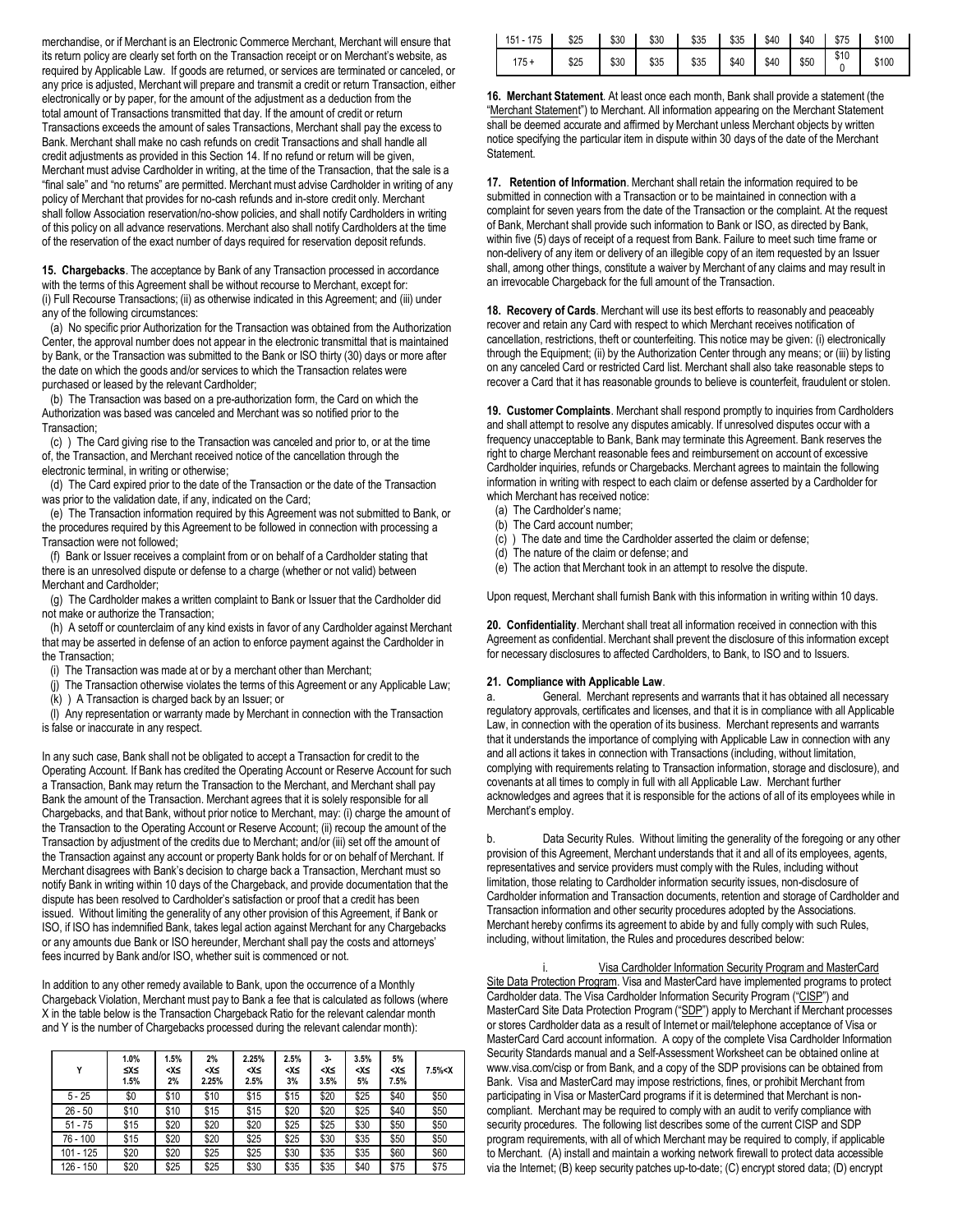data sent across networks; (E) use and regularly update anti-virus software; (F) restrict access to data by business "need to know"; (G) assign a unique ID to each person with computer access to data; (H) don't use vendor-supplied defaults for system passwords and other security parameters; (I) track access to data by unique ID; (J) maintain a policy that addresses information security for employees and contractors; and (K) restrict physical access to Cardholder information. Merchant must also comply with the requirements of Section 10.3 of the Visa Rules in connection with suspected or confirmed losses, thefts, compromises of information, and fraud or laundering associated with information. Please also note that this is not intended to be a complete list, and Merchant remains solely responsible for understanding and complying in full with all of the applicable CISP and SDP requirements.

ii. Transaction Information. Merchant acknowledges that the sale or disclosure of databases containing Cardholder account numbers, personal information, or other Transaction information to third parties is strictly prohibited by the Rules. Unless Merchant obtains consents from Bank, and each applicable Association, issuing bank and Cardholder, Merchant must not use, disclose, sell or disseminate any Cardholder information obtained in connection with a Transaction (including without limitation, the names, addresses and Card account numbers of Cardholders, copies of imprinted sales drafts and/or credit records, mailing lists, tapes or other media obtained in connection with a sales draft and/or credit record) except for purposes of authorizing, completing and settling Transactions and resolving any Chargebacks, retrieval requests or similar issues involving Transactions, other than pursuant to a court or governmental agency request, subpoena or order. Merchant shall use proper controls for, limit access to, and render unreadable prior to discarding all records containing Cardholder account numbers and Card imprints.

Merchant may not retain or store magnetic stripe data after a Transaction has been authorized. If Merchant stores any electronically captured signature of a Cardholder, Merchant may not reproduce such signature except upon the specific request of Bank. Merchant shall store all media containing Cardholder names, Cardholder account information, and other personal information, as well as Card imprints (such as sales drafts and credit records, auto rental agreements, and carbons) in an area limited to selected personnel and, prior to discarding any such information, destroy it in a manner that renders the data unreadable. Merchant further warrants and agrees that in the event of its failure, including bankruptcy, insolvency, or other suspension of business operations, it will not sell, transfer or disclose any materials that contain Cardholder account numbers, personal information, or Transaction information to third parties, and shall return the information to Bank and provide acceptable proof of destruction to Bank.

**22. Taxes**. Each party hereto shall report its income and pay its own taxes to any applicable jurisdiction. If either Bank or ISO is required to pay any taxes, interests, fines or penalties owed by Merchant, said amount shall become immediately due and payable by Merchant to Bank or ISO. If excise, sale or use taxes are imposed on Transactions, Merchant shall be responsible for the collection and payment thereof. Merchant shall not add any tax to any Transaction unless Applicable Law expressly provides that Merchant is permitted to impose a tax, and any such tax amount, if so allowed, shall be included in the Transaction amount and not collected separately. Bank or ISO shall be entitled to recover from Merchant any of said taxes paid by it on behalf of Merchant immediately after payment.

**23. Limitation of Liability**. In addition to all other limitations on the liability of Bank and ISO contained in this Agreement, neither Bank nor ISO shall be liable to Merchant or Merchant's customers or any other person for any of the following:

(a) Any loss or liability resulting from the denial of credit to any person or Merchant's retention of any Card or any attempt to do so;

(b) Any loss caused by a Transaction downgrade resulting from defective or faulty Equipment, even if such Equipment is owned by Bank or ISO;

(c) ) The unavailability of Services caused by the termination of contracts with computer hardware vendors, processors or installers, whether terminated by Bank, ISO or any other person for any reason; or

(d) Interruption or termination of any Services caused by any reason except for failure of ISO to repair or replace Equipment at Merchant's expense (in which case, any resulting liability shall be for the sole account of ISO). At no time will ISO's liability exceed the amount of fees collected or reasonably expected to be collected from Merchant for this delay period.

NEITHER BANK NOR ISO SHALL BE LIABLE FOR ANY LOST PROFITS, PUNITIVE, INDIRECT, SPECIAL OR CONSEQUENTIAL DAMAGES TO MERCHANT OR TO ANY THIRD PARTY IN CONNECTION WITH OR ARISING OUT OF THIS AGREEMENT OR ANY OF THE SERVICES TO BE PERFORMED BY BANK OR ISO PURSUANT TO THIS AGREEMENT. MERCHANT ACKNOWLEDGES THAT BANK HAS PROVIDED NO WARRANTIES, EITHER EXPRESS OR IMPLIED, WRITTEN OR ORAL, INCLUDING, BUT NOT LIMITED TO, ANY IMPLIED WARRANTY OF MERCHANTABILITY OR FITNESS FOR A PARTICULAR PURPOSE, WITH RESPECT TO ANY EQUIPMENT AND THAT BANK HAS NO LIABILITY WITH RESPECT TO ANY EQUIPMENT. BANK MAKES NO REPRESENTATIONS OR WARRANTIES, EXPRESS OR IMPLIED, REGARDING THE SERVICES IT PROVIDES HEREUNDER. IF THERE ARE ERRORS, OMISSIONS, INTERRUPTIONS OR DELAYS RESULTING FROM BANK'S OR ISO'S PERFORMANCE OR ANY FAILURE TO PERFORM, BANK'S AND ISO'S LIABILITY SHALL BE LIMITED TO CORRECTING SUCH ERRORS, IF COMMERCIALLY REASONABLE.

**24. Limitation on Damages**. In no case shall Merchant be entitled to recover damages from ISO or Bank that exceed the fees retained by Bank and ISO pursuant to this Agreement during the six month period immediately prior to the event giving rise to the claim for damages.

**25. Indemnification**. Merchant agrees to indemnify and hold Bank and ISO harmless from any and all losses, claims, damages, liabilities and expenses, including attorneys' fees and costs (whether or not an attorney is an employee of Bank or Bank's affiliates, ISO or affiliates of ISO) arising out of any of the following:

(a) Merchant's failure to comply with this Agreement;

(b) Any act or omission of Merchant;

(c) ) Merchant's failure to comply with any Equipment's user's guide;

(d) Merchant's failure to comply with any Applicable Law;

(e) Any dispute concerning the quality, condition or delivery of any merchandise or the quality of performance of any service;

(f) The fraud or dishonesty of Merchant or Merchant's employees, licensees, successors, agents and/or assigns;

(g) Merchant's selection of an Internet service provider or other telecommunication services provider;

(h) The theft of or damage or destruction to any Equipment; or

(i) Full Recourse Transactions, unauthorized Transactions and prohibited Transactions.

**26. Credit Investigation and Bank Auditing**. Bank may audit, from time to time, Merchant's compliance with the terms of this Agreement. Merchant shall provide all information requested by Bank to complete Bank's audit. Merchant authorizes parties contacted by Bank to release the credit information requested by Bank, and Merchant agrees to provide a separate authorization for release of credit information, if requested by Bank. Merchant shall deliver to Bank such information as Bank may reasonably request from time to time, including without limitation, financial statements and information pertaining to Merchant's financial condition. Such information shall be true, complete and accurate. Without limiting the generality of the foregoing, Merchant shall provide to Bank and ISO its balance sheet and income statements not less frequently than every three calendar months during the term of this Agreement.

**27. Termination of Agreement by Bank and ISO**. Bank may terminate this Agreement upon at least 30 days' prior written notice to the other parties. In addition, Bank may terminate this Agreement immediately upon written notice to Merchant upon the occurrence of any of the following (each, an "Event of Default"):

(a) Any information concerning Merchant obtained by Bank is unsatisfactory to Bank, in Bank's sole discretion.

(b) Any act of fraud or dishonesty is committed by Merchant, its employees or agents, or Bank believes in good faith that Merchant, its employees or agents have committed, are committing or are planning to commit any acts of fraud or misrepresentation.

(c) ) Chargebacks are excessive, in the opinion of Bank.

(d) There is a breach of any representation or warranty made by Merchant to Bank, or Merchant defaults in the performance of any of its obligations under this Agreement.

(e) A petition under any bankruptcy or insolvency law is filed by or against Merchant. (f) ) Bank determines that the continuation of this Agreement may create harm or the loss of goodwill to Bank or any Association.

(g) Merchant fails to maintain sufficient funds in the Operating Account to cover the amounts due to Bank hereunder.

(h) Merchant's percentage of error Transactions or retrieval requests is excessive in the opinion of Bank.

(i) Any insurance policy obtained by Bank, ISO or Merchant relating to Transactions and/or Chargebacks is cancelled or terminated for any reason.

(j) Merchant fails to provide financial statements suitable to Bank on request.

(k) ISO does not or cannot perform its duties under this Agreement and Bank determines that it is not feasible to provide the Services contemplated by this Agreement to Merchant. Bank is not obligated to provide replacement Services if ISO does not or cannot perform. (l) Any Association requests or demands that this Agreement be terminated.

Bank may selectively terminate one or more of Merchant's approved locations without terminating this entire Agreement.

In the event of termination, all obligations of Merchant incurred or existing under this Agreement prior to termination shall survive the termination. Merchant's obligations with respect to any Transaction shall be deemed incurred and existing on the date of such Transaction.

In the event Bank terminates this Agreement following any Event of Default, Merchant: (i) agrees that Bank may place Merchant on each Association's "Terminated Merchant File" (or any other list or file serving a similar purpose); and (ii) agrees to indemnify and hold Bank and ISO harmless from and against any and all costs, expenses and liabilities incurred by Bank and/or ISO in connection with or arising out of such Event of Default Following any bankruptcy filing against or by Merchant, Bank reserves the right to suspend or discontinue the provision of Services. Merchant must notify Bank in writing no later than five (5) days following any bankruptcy filing by or against Merchant.

Credits to the Operating Account and other payments to Merchant are provisional.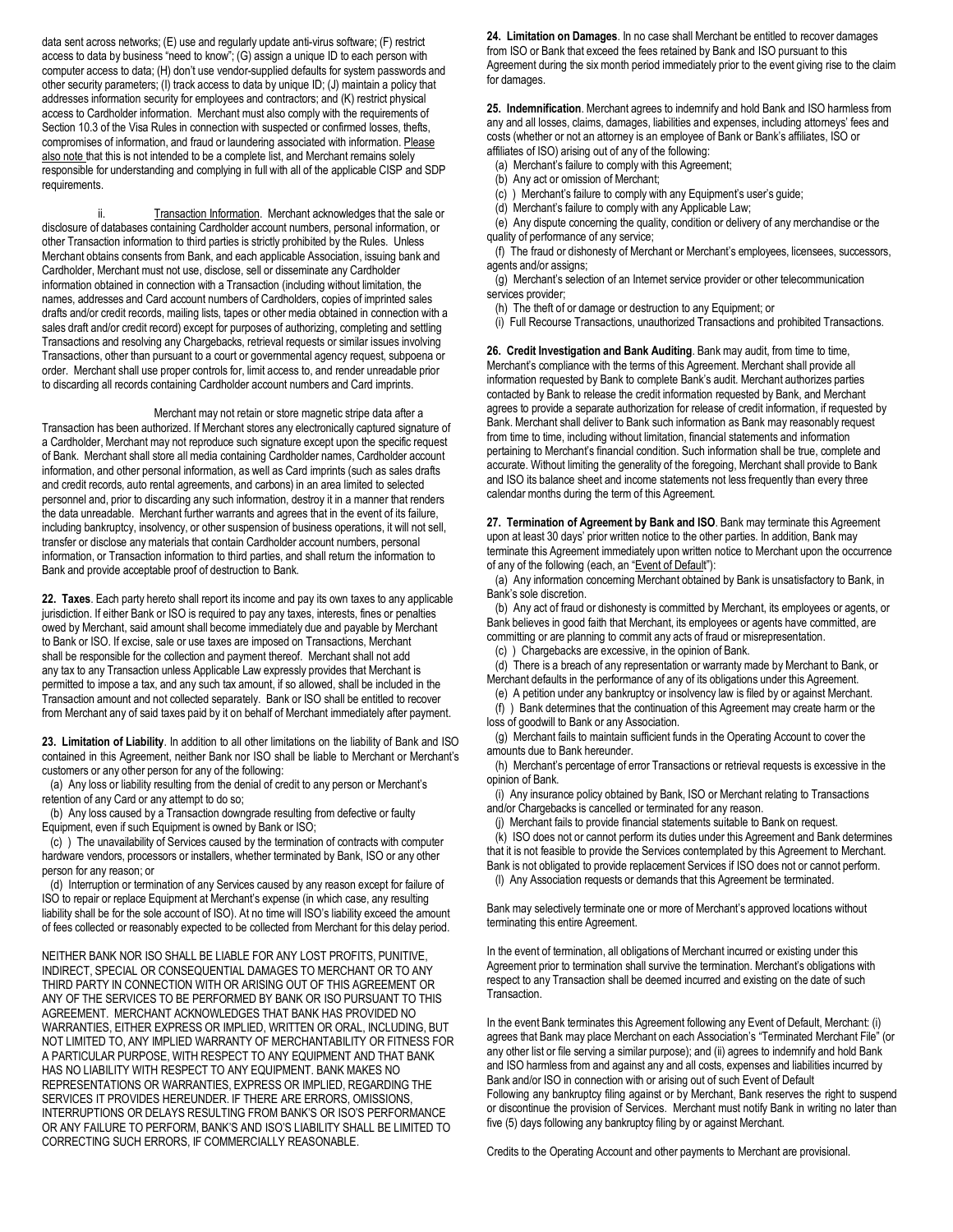The parties acknowledge and agree that Bank is extending financial accommodations to Merchant within the meaning of 11 U.S.C.365 (c) (2) of the Bankruptcy Code as amended from time to time. The right of Merchant to receive any amounts due or to become due from Bank is expressly subject and subordinate to the Chargebacks , recoupment, setoff, lien, and/or security interest rights that are being applied to claims that are liquidated, unliquidated, fixed contingent, matured or unmatured.

**28. Termination of Agreement by Merchant**. Merchant may terminate this Agreement upon at least 30 days' prior written notice to the other parties if Bank amends *Schedule A* pursuant to Section 31 to increase the rates, fees or charges Merchant pays hereunder, except for fees or rates that result from a pass through from an Association.

**29. Setoff**. In addition to any other legal or equitable remedy available to it in accordance with this Agreement or by law, Bank and ISO may set off any amounts due to it against any property of Merchant in its possession or under its control.

**30. Exclusivity**. Merchant shall submit all Transactions made during the term hereof solely to Bank for processing. If Merchant fails to comply with this provision, Merchant agrees to pay Bank, within 10 days of the date of non-compliance, a liquidated damages sum to be determined by computing the projected gross dollar volume of Transactions processed by Bank on behalf of the Merchant for the remainder of the term hereof and multiplying that number by 1%. Merchant and Bank agree that the damages suffered by Bank as a result of such non-compliance would be extremely difficult to calculate with precision. For that reason, the parties hereto agree that the liquidated damages should be computed as set forth above. Any exceptions to this exclusive arrangement must be approved by Bank and ISO in advance in writing.

**31. Amendments to this Agreement**. From time to time Bank may amend this Agreement as follows:

(a) Bank may amend or delete Cards or Services listed in *Schedule A* by notifying Merchant in writing of any such amendment. All provisions of this Agreement shall apply to Cards or Services added to this Agreement. Bank shall notify Merchant of the fees to be charged for processing the additional Cards and Services. Acceptance by Merchant of a new approved Card as payment for a Transaction or use of a new Service after Bank has sent Merchant notice of an amendment shall constitute Merchant's agreement to the amendment and the fees or charges related to these additions.

(b) From time to time, Bank may change all rates, fees and charges set forth on *Schedule A*. Bank will provide written notice to Merchant of all such amendments. Bank may change the rates, fees and charges without prior written notice if Merchant's sales volume or average Transaction amount does not meet Merchant's projections contained in the Merchant Application form to which this Agreement is attached or if the risk factors associated with processing Transactions increase. If notice is required, Bank will give written notice on the Merchant Statement. All new rates, fees and charges will become effective for the month immediately following the month in which the notice appeared on the Merchant Statement unless Merchant terminates this Agreement in accordance with Section 28.

(c) ) Bank may amend this Agreement in any manner other than as described in Section 31(a) or 31(b) above simply by providing written notice of such amendment to Merchant, and such amendment shall become effective on the latter of: (i) the date on which such written notice is received by Merchant; or (ii) a date specified by Bank in such written notice.

**32. Assignment**. This Agreement may not be assigned by Merchant without the prior written consent of Bank*.* Bank may assign this Agreement without limitation. Assignment of this Agreement by Bank shall relieve Bank of any further obligations under this Agreement.

**33. Financial Accommodations**. Bank, ISO and Merchant intend this Agreement to be construed as a contract to extend financial accommodations for the benefit of Merchant.

**34. Waiver**. To the extent that Merchant becomes a debtor under any chapter of title 11 of the United States Code and such event does not result in the termination of this Agreement, Merchant hereby unconditionally and absolutely waives any right or ability that Merchant may otherwise have had to oppose, defend against or otherwise challenge any motion filed by Bank for relief from the automatic stay of 11 U.S.C. § 362(a) to enforce any of Bank's rights or claims under this Agreement.

**35. Cooperation**. In their dealings with one another, each party agrees to act reasonably and in good faith and to fully cooperate with each other in order to facilitate and accomplish the transactions contemplated hereby.

**36. Entire Agreement**. This Agreement, together with the Schedules attached hereto, supersedes any other agreement, whether written or oral, that may have been made or entered into by any party (or by any officer or officers of any party) relating to the matters covered herein and constitutes the entire agreement of the parties hereto.

**37. Severability**. If any provisions of this Agreement shall be held, or deemed to be, or shall in fact be, inoperative or unenforceable as applied in any particular situation, such circumstance shall not have the effect of rendering any other provision or provisions herein contained invalid, inoperative or unenforceable to any extent whatsoever. The invalidity of

any one or more phrases, sentences, clauses or sections herein contained shall not affect the remaining portions of this Agreement or any part hereof.

**38. Notices**. Except for notices provided by Bank to Merchant on the Merchant Statement, all notices, requests, demands or other instruments which may or are required to be given by any party hereunder shall be in writing and each shall be deemed to have been properly given when: (i) served personally on an officer of the party to whom such notice is to be given, (ii) upon expiration of a period of three (3) business days from and after the date of mailing thereof when mailed postage prepaid by registered or certified mail, requesting return receipt, or (iii) upon delivery by a nationally recognized overnight delivery service, addressed as follows:

> If to BANK: If to ISO: If to MERCHANT: Address listed on the application to which this Agreement is attached.

Any party may change the address to which subsequent notices are to be sent by notice to the others given as aforesaid.

**39. Governing Law**. This Agreement shall be governed and construed in accordance with the laws of the State of New York, without regard to internal principles of conflict of laws, and federal law.

**40. Captions**. Captions in this Agreement are for convenience of reference only and are not to be considered as defining or limiting in any way the scope or intent of the provisions of this Agreement.

**41. No Waiver**. Any delay, waiver or omission by Bank to exercise any right or power arising from any breach or default of the other party in any of the terms, provisions or covenants of this Agreement shall not be construed to be a waiver of any subsequent breach or default of the same or any other terms, provisions or covenants on the part of the other party. All remedies afforded by this Agreement for a breach hereof shall be cumulative.

**42. Force Majeure**. The parties shall be excused from performing any of their respective obligations under this Agreement which are prevented or delayed by any occurrence not within their respective control including but not limited to strikes or other labor matters, destruction of or damage to any building, natural disasters, accidents, riots or any regulation, rule, law, ordinance or order of any federal, state or local government authority.

**43. Cooperation**. Merchant covenants and agrees that, if it is undergoing forensic investigation at the time this Agreement is signed, Merchant will fully cooperate with the investigation until it is completed.

**44. Limited Acceptance**. Visa Rules allow Merchant to become a Limited Acceptance Merchant as part of its use of Bank's Services. A "Limited Acceptance Merchant," as defined by Visa, is a merchant that accepts either, but not both, of the following:

- Visa Credit and Business Category Cards
- Visa Debit Category Cards

Merchant has elected to become a Limited Acceptance Merchant by choosing to accept ONLY (please mark the applicable card category below):

- □ Visa Credit and Business Category Cards
- □ Visa Debit Category Cards

Merchant's failure to select one of the Limited Acceptance Categories above means that Merchant has elected to accept BOTH Visa Credit and Business Category Cards and Visa Debit Category Cards.

If Merchant elects to be a Limited Acceptance Merchant, Merchant must properly display the Visa-approved signage that represents the Limited Acceptance Category that Merchant has selected above.

### **45. Special Merchant Categories**.

(a) If Merchant is a Health Care Merchant (as defined by the Visa Core Rules and Visa Product and Service Rules (the "Visa Core Rules")), Merchant acknowledges that it must comply with the provisions of Section 5.9.12 of the Visa Core Rules.

(b) If Merchant is a T&E Merchant (as defined by the Visa Core Rules), Merchant acknowledges that it must comply with all of the provisions of the Visa Core Rules relating to T&E Merchants, including Sections 5.9.6, 5.10.4.1, 7.3.12, and 11.1.3.2. Merchant further agrees that, if it is an International Airline Program Merchant (as defined by the Visa Core Rules), the terms of the attached International Airline Program Merchant Addendum apply.

(c) If Merchant receives BIN information from Bank, Merchant agrees that: (i) such information may be used solely for purposes of identifying Visa card product types at the point of sale; (ii) Merchant may not, and will not, disclose such information to any third party; and (iii) Merchant will treat such information as proprietary and confidential information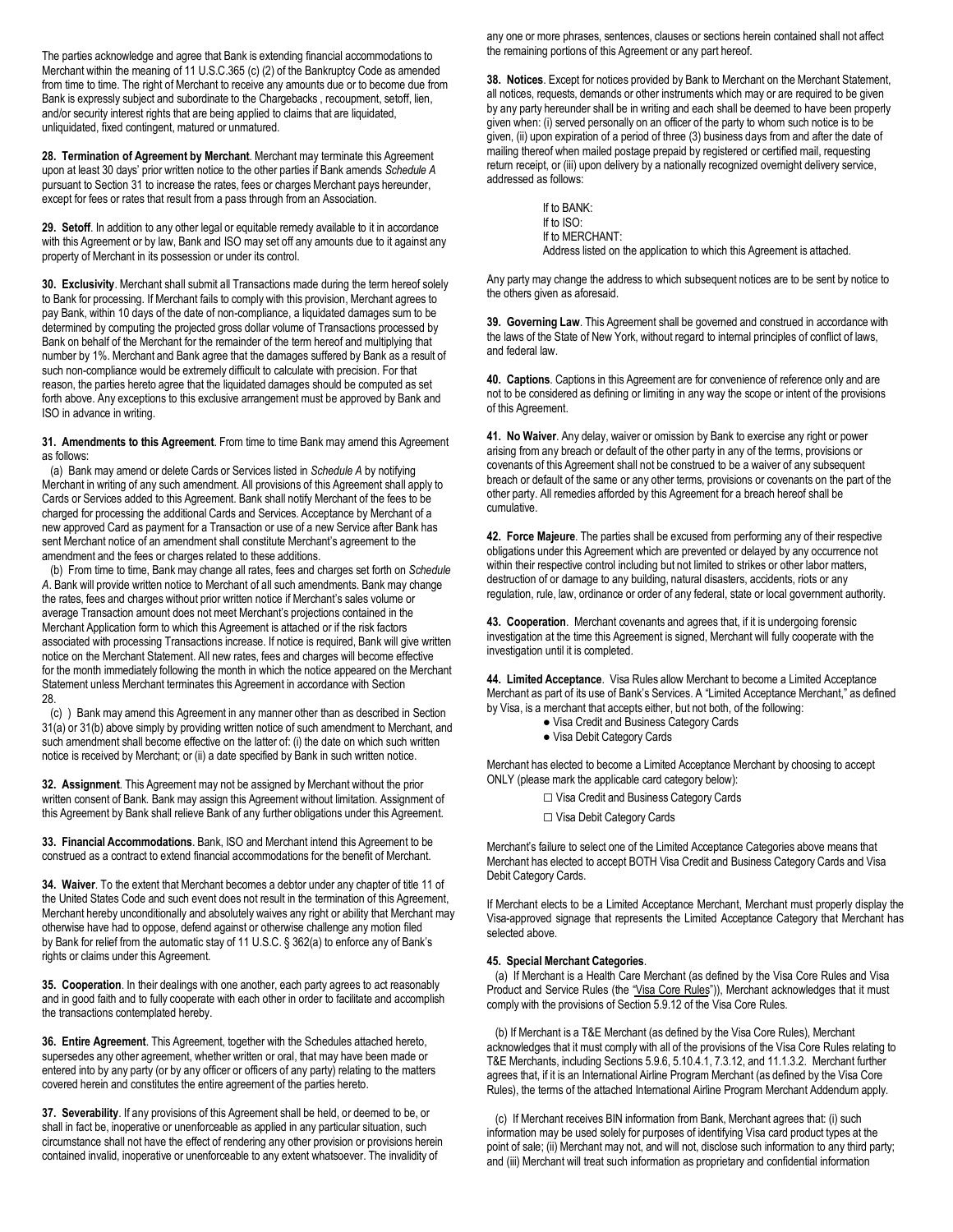belonging to Visa and with the same degree and case as information labeled "Visa Confidential."

(d) If Merchant is an Electronic Commerce Merchant (as defined by the Visa Core Rules and Visa Product and Service Rules (2014)—the "VCR"), the following terms apply (references following each requirement indicate whether the requirement is located in the VCR or the Visa Acquirer Risk Program Standards Guide (2010) (VPSG); capitalized terms that are not otherwise defined in this Agreement are used as defined in the VCR):

(VPSG) i. Merchant must display its consumer data privacy policy on its website.

ii. Merchant must display the security method it uses for the transmission of payment data on its website. (VPSG)

iii. Merchant must offer Cardholders a secure transaction method and a data protection method, such as Secure Sockets Layer (SSL), 3-D Secure and/or Verified by Visa. (VPSG; VCR Section 1.5.6.2)

iv. For Non-Secure Transactions and Non-Authenticated Security Transactions, Merchant must attempt to obtain a Visa Card expiration date and submit it as part of the Authorization Request. (VCR Section 5.8.4.1)

v. Merchant's website must contain all of the following:

(A) Customer service contact, including email address or telephone

(B) The address, including the country, of Merchant's permanent

establishment, either:

number.

(1) On the same screen view as the checkout screen used to present the final Transaction amount; or

(2) Within the sequence of web pages the Cardholder accesses during the checkout process.

(C) Policy for delivery of multiple shipments.

(D) Security capabilities and policy for transmission of payment card details. (E) In addition, on an Online Gambling Merchant's homepage or payment

page, all of the following:

(1) The statement "Internet gambling may be illegal in the jurisdiction in which you are located; if so, you are not authorized to use your payment card to complete this transaction";

(2) A statement of the Cardholder's responsibility to know the laws concerning online gambling in the Cardholder's country;

(3) A statement prohibiting the participation of minors;

(4) A complete description of the rules of play, cancellation

policies, and pay-out policies; (5) A statement recommending that the Cardholder retain a copy of Transaction records and Merchant policies and rules; and

(6) An Acquirer numeric identifier specified by Visa.

(VCR Section 5.9.3.1)

vi. Merchant must not display the full Account Number to the Cardholder online. (VCR Section 5.9.3.2)

vii. If Merchant is a Verified by Visa Merchant, Merchant acknowledges that its Electronic Commerce Transactions are not eligible for Chargeback protection from Chargeback reason codes 75 (Transaction Not Recognized) and 83 (Fraud-Card-Absent Environment) if either:

(A) The Merchant is classified with one of the following MCCs:

(1) MCC 4829 (Wire Transfer Money Orders);

(2) MCC 5967 (Direct Marketing – Inbound Teleservices

Merchant);

(3) MCC 6051 (Non-Financial Institutions – Foreign Currency, Money Orders [not Wire Transfer], Travelers' Cheques); or

(4) MCC 7995 (Betting, including Lottery Tickets, Casino Gaming Chips, Off-Track Betting, and Wagers at Race Tracks); or

(B) Merchant has been identified in the Merchant Chargeback Monitoring Program or Risk Identification Service Online. Merchant remains ineligible while it is in either program, and for an additional 4 months after exiting the program. This condition also applies if Merchant enabled Verified by Visa while identified in either program. (VCR Sectio n 5.9.3.5)

viii. Merchant must include the following in its transaction receipts:

(A) Customer service contact;

(B) Merchant country; and

(C) Conditions of sale, including return and cancellation policy. (VCR Section 5.10.3.3)

ix. In an Authorization Request, Merchant must not transmit Authentication Data specific to one Transaction with another Transaction, except when either: (A) 2 Transactions are related due to delayed delivery; or

(B) All items of an order cannot be shipped at the same time. (VCR Section 10.15.3.2)

(e) If Merchant limits its acceptance of returned merchandise or is an Electronic Commerce Merchant, Merchant must ensure that its return policies are clearly indicated to a Cardholder on the Transaction Receipt or on Merchant's website, as follows (VCR Section 5.4.2.4):

| Location                   |                            |                                |
|----------------------------|----------------------------|--------------------------------|
|                            | <b>Required Disclosure</b> | To be used for the following   |
|                            |                            | <b>Merchant Policies</b>       |
| <b>Transaction Receipt</b> | "No Refund"                | Merchant does not:             |
| (all copies, near the      | "No Exchanges"             | • Accept merchandise as a      |
| Cardholder signature       | "All Sales Final"          | return or exchange             |
| area or in an area         |                            | $\bullet$ Issue a refund to a  |
| easily seen by the         |                            | Cardholder                     |
| Cardholder)                | "Exchange Only"            | Merchant accepts               |
|                            |                            | merchandise in exchange for    |
|                            |                            | merchandise of equal value to  |
|                            |                            | the original Transaction       |
|                            |                            | amount                         |
|                            | "In-Store Credit Only"     | Merchant accepts               |
|                            |                            | merchandise in exchange for    |
|                            |                            | an in-store credit document    |
|                            |                            | that both:                     |
|                            |                            | • Equals the value of the      |
|                            |                            | returned merchandise           |
|                            |                            |                                |
|                            |                            | • Must be used at the          |
|                            |                            | Merchant location              |
| Website (on checkout       | "Click to accept" or other | All return/refund policies and |
| screen or in sequence      | acknowledgement button     | other purchase terms and       |
| of web pages before        | or checkbox                | conditions                     |
| final checkout)            |                            |                                |

## **46. Participation in the American Express OptBlue® Program**

By checking the "Accept" checkbox next to AMERICAN EXPRESS OptBlue® on [the application], Merchant has elected to participate in the American Express OptBlue program ("American Express Card Acceptance"). The following terms and conditions apply to Merchant's participation in American Express Card Acceptance.

(a) The definition of "Association(s)" is changed to read as follows:

"Association(s)" means VISA U.S.A., Inc. ("Visa"), MasterCard International Incorporated ("MasterCard"), Discover Financial Services LLC ("Discover") and American Express Travel Related Services Company, Inc. ("American Express").

(b) The definition of "Card(s)" is changed to read as follows:

"Card(s)" means either a Visa, MasterCard, Discover or American Express credit card, debit card (or other similar card that requires a PIN for identification purposes), or pre-paid, stored-value or gift card.

(c) ) The definition of "Issuer" is changed to read as follows:

"Issuer" means American Express or a member of an Association that enters into a contractual relationship with a Cardholder for the issuance of one or more Cards

(d) Merchant authorizes Bank and/or its affiliates to submit American Express Transactions to, and receive settlement on such Transactions from, American Express on behalf of Merchant.

(e) Merchant agrees that Bank may disclose to American Express information regarding Merchant and Transactions to American Express, and that American Express may use such information: (i) to perform its responsibilities in connection with American Express Card Acceptance; (ii) to promote American Express; (iii) to perform analytics and create reports; and (iv) for any other lawful business purposes, including commercial marketing communications purposes within the parameters of American Express Card Acceptance, and important transactional or relationship communications from American Express. American Express may use the information about Merchant obtained in this Agreement at the time of setup to screen and/or monitor Merchant in connection with American Express marketing and administrative purposes. Merchant agrees it may receive messages from American Express, including important information about American Express products, services, and resources available to its business. These messages may be sent to the mailing address, phone numbers, email addresses or fax numbers of Merchant. Merchant may be contacted at its wireless telephone number and the communications sent may include autodialed short message service (SMS or "text") messages or automated or prerecorded calls. Merchant agrees that it may be sent fax communications.

(f) **Merchant may opt-out of receiving future commercial marketing communications from American Express by contacting ISO; however, Merchant may continue to receive marketing communications while American Express updates its records to reflect this choice. Opting out of commercial marketing communications will not**